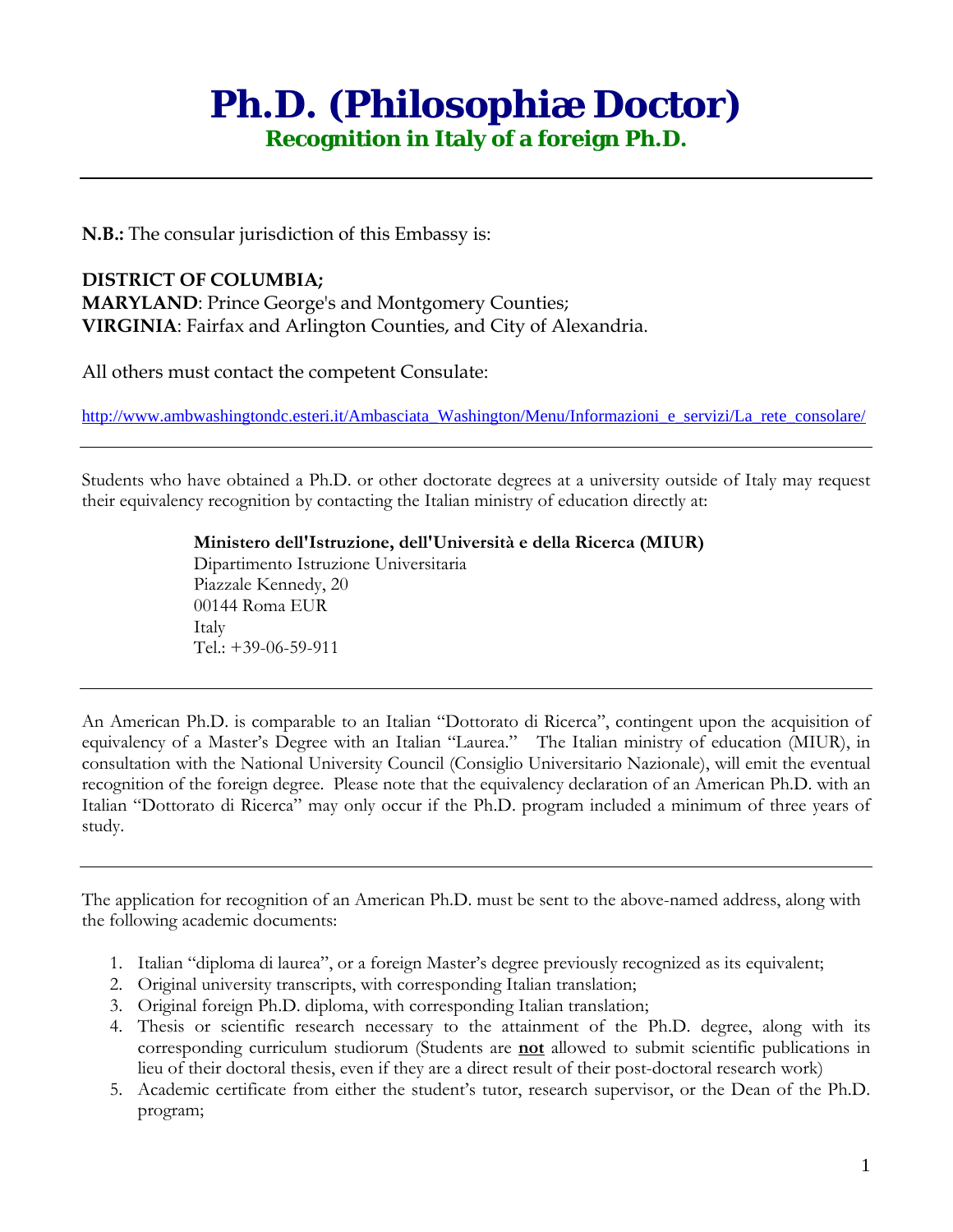- 6. Any other academic records deemed necessary for a more accurate assessment by the Italian National University Council (Consiglio Universitario Nazionale), which, according to Italian law, must declare its opinion regarding the equivalency of the academic degree being requested;
- 7. Declaration of Value ("Dichiarazione di Valore") issued by the corresponding Italian consular office;
- 8. Items 2 and 3 above must bear the signature of the university's Registrar, as well as the seal and signature of a Notary Public, plus the corresponding Apostille;
- 9. All Italian translations must be certified by the corresponding Italian consular office;
- 10. A letter addressed to the corresponding Italian consular office indicating the reasons why the Declaration of Value is being requested;

Please be advised that a fee is due for documents that are not for academic purposes.

For further information please contact:

### **Students Office**

Tel.: (202) 612-4429 Fax: (202) 518-2142 E-mail: ufficiostudenti.washington@esteri.it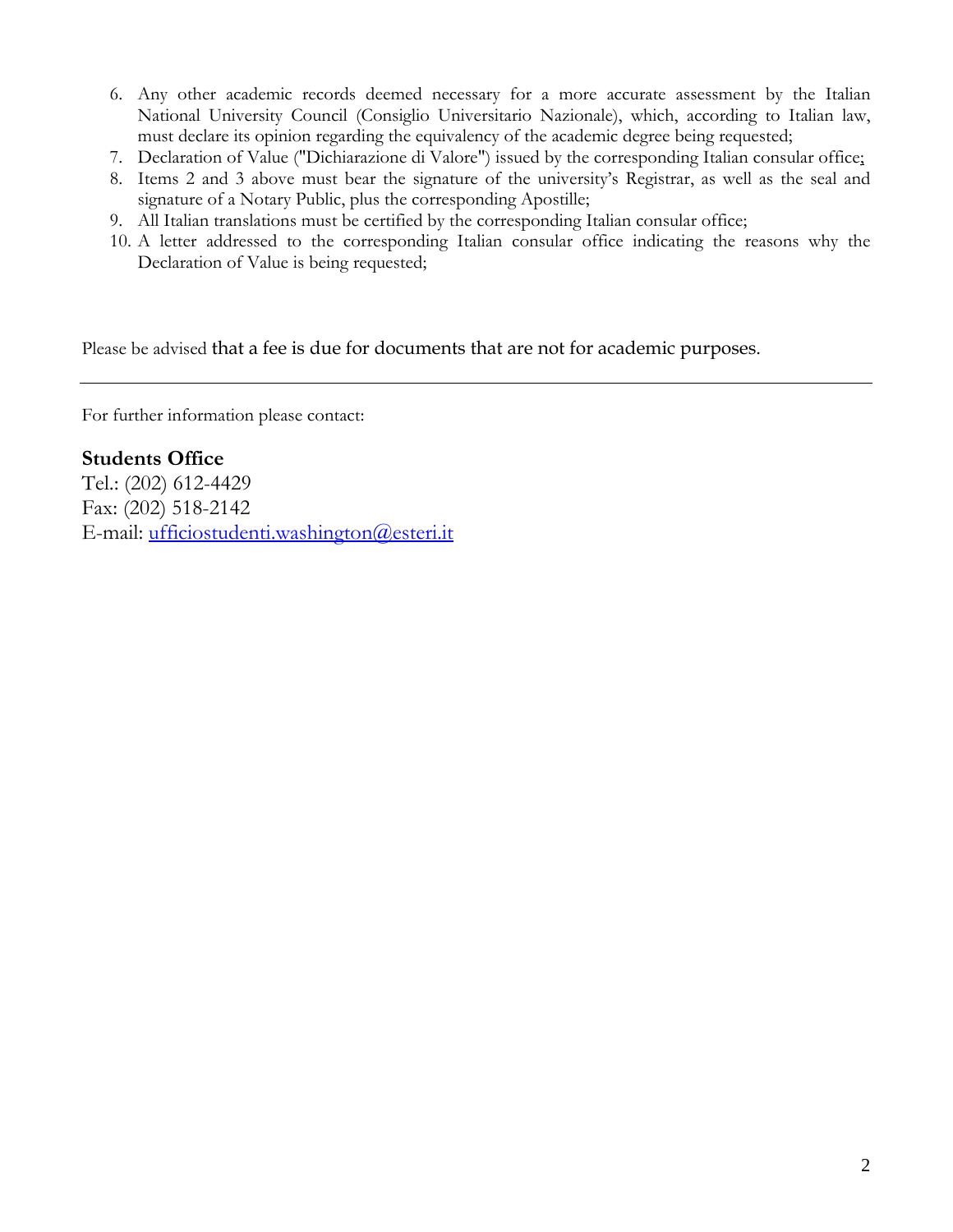### **CERTIFICATION OF ORIGINAL SCHOOL/ACADEMIC DOCUMENTS ("APOSTILLE")**

IMPORTANT: Please DO NOT detach the documents from the Apostille for any reason. Removing the staple from the Apostille will make the document null and void.

The Italian Government and its agencies comply with the Hague Convention of October 5, 1961 (approved by the United States of America on October 15, 1981) that requires documents originated in other countries to be accompanied by the Apostille of the Secretary of State to satisfy the requirement of authenticity. The Apostille actually certifies that the signatures of Officials appearing on the original document are true and legitimate. In this manner all documents issued in the United States, if accompanied by the Apostille of the Secretary of State, are recognized as authentic in Italy.

ORIGINAL school/academic documents (i.e.: Final Report Card, High School Graduation Diploma, High School Transcript, Bachelor of Art Diploma, Bachelor of Science Diploma, Master Diploma, Ph.D. Diploma, Academic Transcripts) should bear the signature by hand (no ink or raised stamps accepted) of the Registrar or any other School/University authority in charge of students records and the signature authentication by a Notary Public (the signature of the Registrar and the signature notarization on original diplomas, should be <u>on the back of the document</u>).

## ----------------------------------------------------------------------------------------------------------------------------------

### **DISTRICT OF COLUMBIA**:

Office of the Secretary of the District of Columbia Office of Notary Commissions and Authentications 441 4th Street, NW, Room 810S Washington, DC 20001 Tel.: 202) 727-3117 Website: http://os.dc.gov/os/cwp/view,a,1207,q,522462.asp

PUBLIC OFFICE HOURS: Monday through Friday from 9:00 am to 3:00 pm

----------------------------------------------------------------------------------------------------------------------------------

**MARYLAND**: Once the Notary Public has authenticated the signature of the school Registrar on the original document, the document must be submitted to the County Clerk of the Circuit Court of the County in which the notary is commissioned. The Clerk's office will certify that the person who acted as notary was in fact a notary on the day the document was signed.

• for **Montgomery County**: Loretta E. Knight, County Clerk

 Montgomery County Circuit Court Judicial Center 50 Maryland Avenue Rockville, MD 20850 Tel. (240) 777-9460 Website: http://www.montgomerycountymd.gov/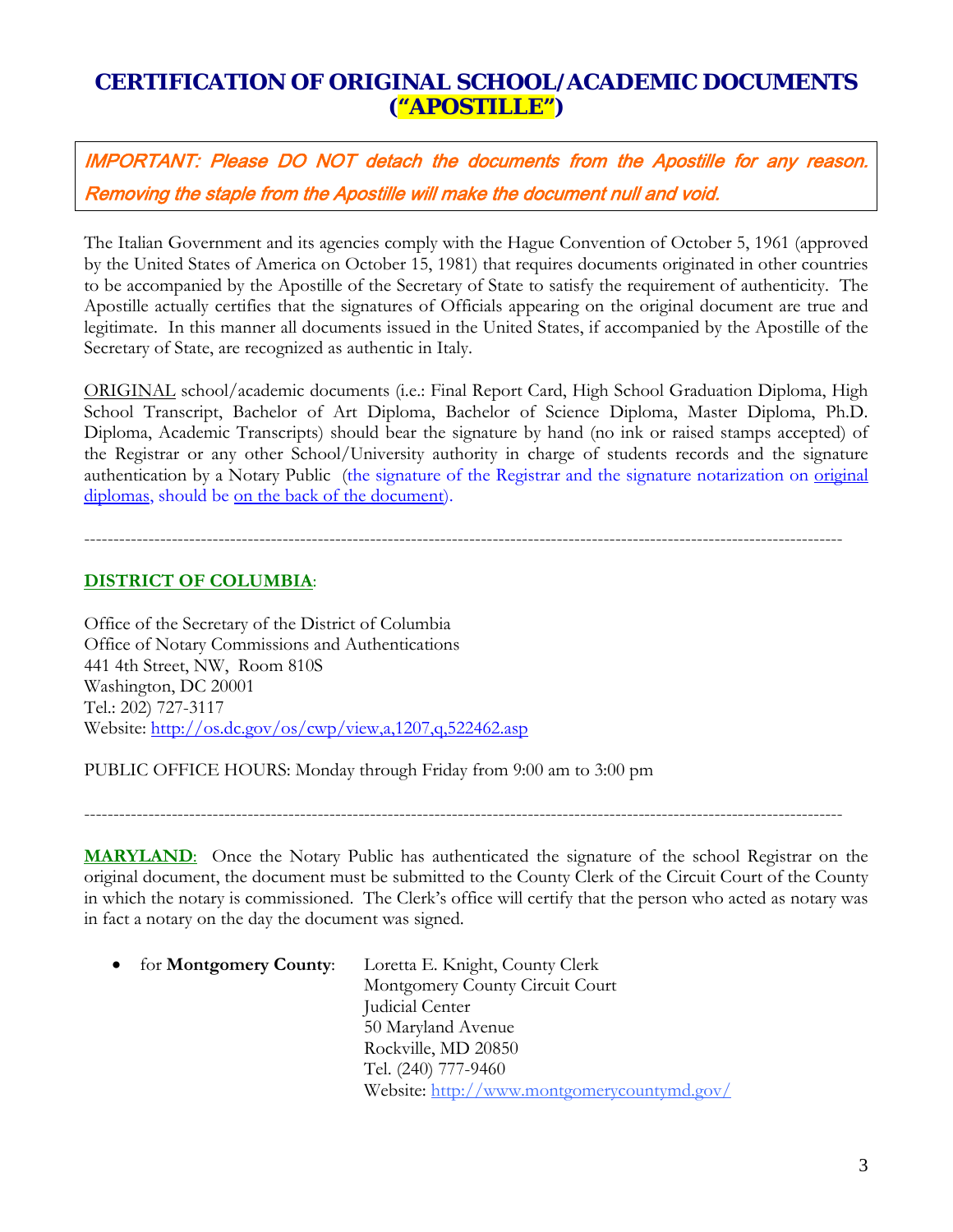• for **Prince George's County**: Peggy Magee, County Clerk

 Prince George's County Circuit Court 14735 Main St. Upper Marlboro, MD 20772-3051 Tel. (302) 952-3318 Website: www.princegeorgescountymd.gov

After this procedure, the document can be mailed (or taken personally) to the appropriate office of the Secretary of State for the APOSTILLE.

**BY MAIL** - along with the school document with notarized statement and clerk's certification attached, the student submits:

- a cover letter indicating the country of destination of the document;
- a stamped, self-addressed envelope and
- a check or money order in the amount of \$5.00 per document made payable to Secretary of State. The address is:

Certification Desk Office of the Secretary of State 16 Francis Street, Jeffrey Building, 1st Floor, Annapolis MD 21401

### **WALK-IN SERVICE** – **8.30 a.m. – 4.00 p.m.** (including some State holidays)

16 Francis Street, Annapolis MD 21401 Telephone: (410) 974-5521 E-mail: tpinkney@sos.state.md.us Website: http://www.sos.state.md.us/Certifications/Certifications.aspx

Payment of \$5.00 per document by check, money order or exact amount in cash, and the name of the country of destination is required at the time of certification.

#### ----------------------------------------------------------------------------------------------------------------------------------

### **VIRGINIA:**

Before you apply for an apostille, all original transcripts and diplomas must be declared authentic by:

Leticia Humire Multilingual Registrar Student Registration 6245 Leesburg Pike, Office 100 Falls Church, VA 22044 Tel.: (703) 531-4635 Tel.: (703) 531-4638